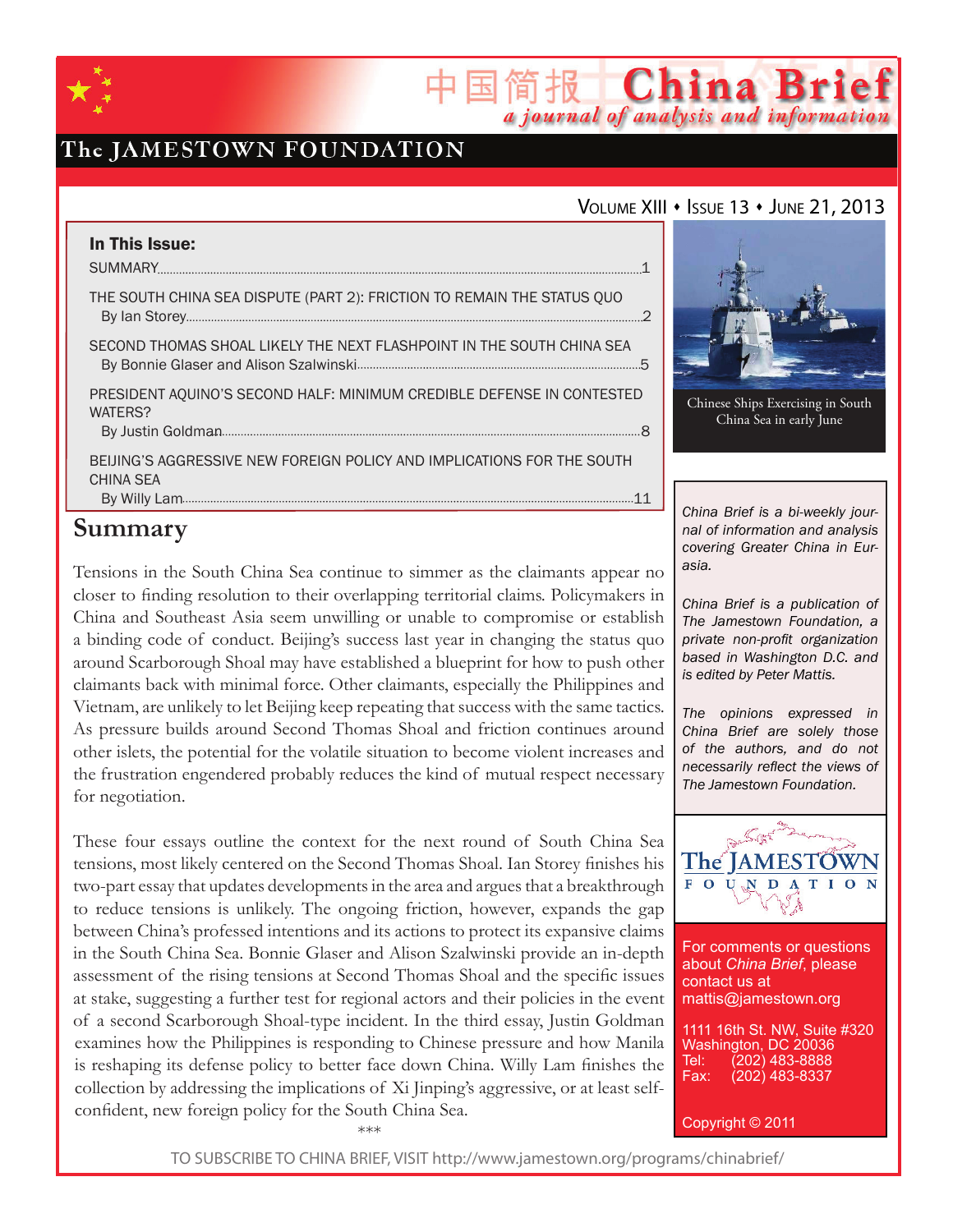# **The South China Sea Dispute (Part 2): Friction to Remain the Status Quo**

By Ian Storey

China's policy toward the South China Sea<br>dispute remains fundamentally unchanged<br>under the leadership of President Xi Jinping.<br>Over the past six months. Beijing has tried to reassure dispute remains fundamentally unchanged under the leadership of President Xi Jinping. Over the past six months, Beijing has tried to reassure neighboring countries of China's peaceful rise, but also its determination to uphold its territorial and jurisdictional claims in the maritime domain. While China views these two positions as being in harmony, countries across the Asia-Pacific region are dismayed at the apparent contradiction between them. This article examines China's diplomatic signaling, its military activities in the South China Sea, and Southeast Asian, U.S. and Japanese views of the dispute. It ends with the prediction that the status quo will continue throughout 2013 and 2014. Although the prospect of major conflict is slight, there will be no resolution of the dispute, friction among the disputants will continue and efforts to better manage the problem are likely to prove ineffective. This article builds on the assessment of developments in the South China Sea since January elaborated in Part 1 of this two-part essay ("The South China Sea Dispute (Part 1): Negative Trends Continue in 2013," *China Brief*, June 7).

### **China's Message of Reassurance and Resolve**

During the first six months of 2013, China's new leadership sent out a clear and consistent two-part message regarding its stance over maritime disputes: China's intentions are peaceful but Beijing will respond assertively to provocations that challenge China's territorial and sovereignty claims.

That uncompromising message was delivered at all levels. In late January, six weeks before his appointment as president, Xi Jinping, General Secretary of the Communist Party of China, reportedly told senior party officials that while his government remained committed to "peaceful development" it would "never sacrifice our national core interests" or "swallow the 'bitter fruit' of harming our sovereignty, security or development interests" (Xinhua, January 29). In April, at the opening of the Boao Forum on Hainan Island, Xi concisely reiterated that message:

# ChinaBrief Volume XIII • Issue 13 • June 21, 2013

"On the basis of firmly upholding its sovereignty, security and territorial integrity, China will maintain good relations with its neighbors and overall peace and stability in our region" (Xinhua, April 18).

A few weeks earlier, Premier Li Keqiang had told reporters that "China has an unswerving commitment to peaceful development and unshakeable determination to safeguard its sovereignty and territorial integrity" and that there was no contradiction between these two pledges; indeed, he went on, "they are essential to regional stability and world peace" (Xinhua, March 17).

In May, during a meeting with his Indonesian counterpart Marty Natalegawa in Jakarta, newly-installed Foreign Minister Wang Yi expanded on this message in the context of the South China Sea dispute. Wang restated China's sovereignty claims over the Spratly Islands, as well as the government's "determination to safeguard its national sovereignty and territorial integrity." He added that, although China remained committed to maintaining peace and stability in the South China Sea, implementing the 2002 ASEAN-China Declaration on the Conduct of Parties in the South China Sea (DoC), and resolving disputes peacefully on a bilateral basis, it would also remain "vigilant" against "potential disturbances of some countries for their own interests"—a veiled reference to Vietnam and the Philippines. On a more positive note, however, Wang also indicated that Beijing was ready to start discussions on a code of conduct (CoC) (Ministry of Foreign Affairs, May 2).

The following month, at the annual Shangri-La Dialogue in Singapore, the head of the Chinese delegation, Lieutenant General Qi Jianguo, delivered a speech replete with platitudes on China's "peaceful development." Qi also stressed, however, that China's willingness to engage in dialogue on disputed areas did not denote "unconditional compromise," and that Beijing's "resolve and commitment to safeguarding core national interests always stands steadfast" [1]. In the Q&A session that followed, Qi brushed aside pointed questions regarding regional anxieties over Chinese assertiveness in the South and East China Seas, affirming that it was China's right to conduct naval patrols in both areas to "exert sovereign power."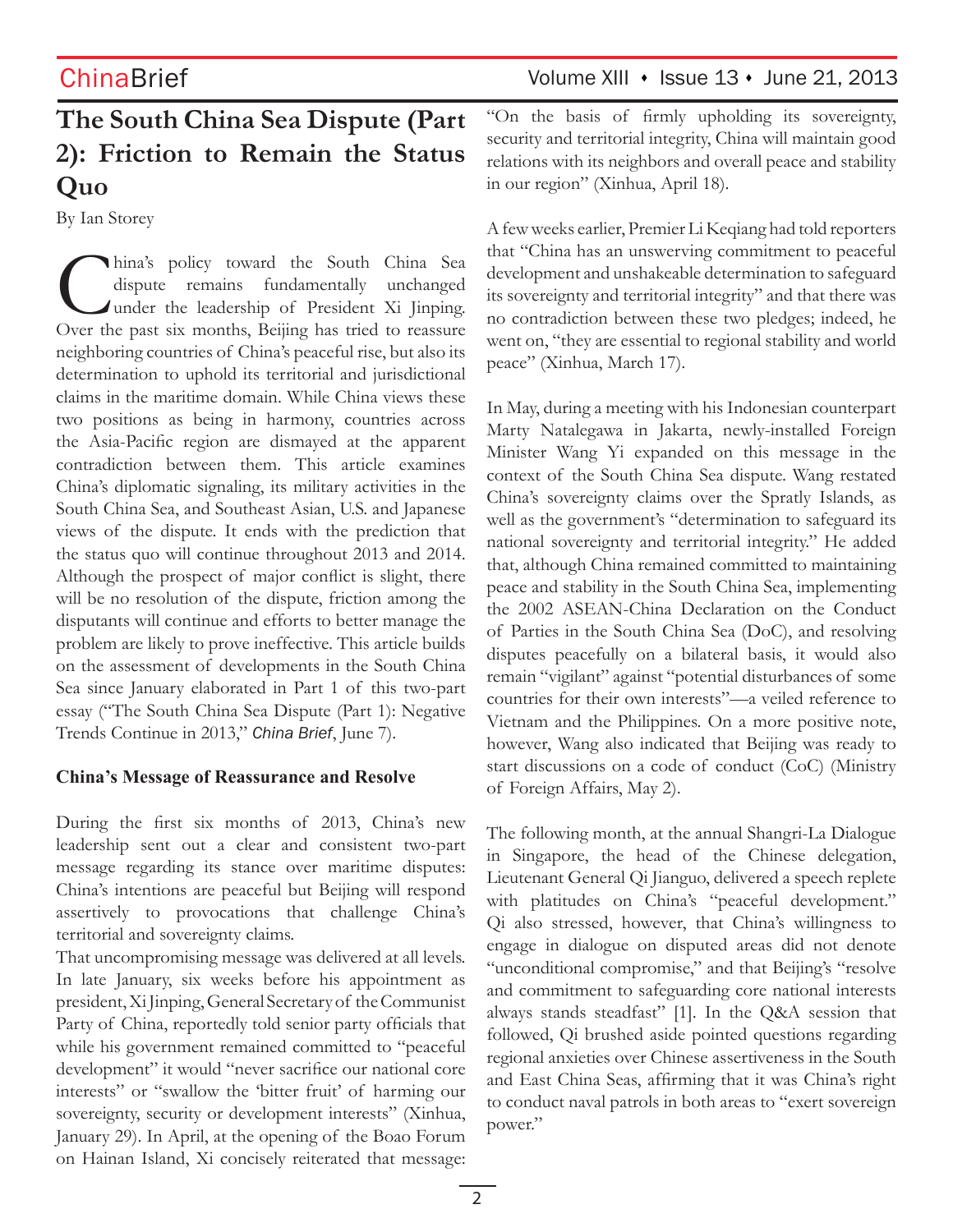### **The Disconnect Between Words and Deeds**

China's words of reassurance were, however, wholly undercut by its actions in the South China Sea from January onwards. As part of a policy to strengthen its claims in the area, Beijing undertook a series of measures that rattled the nerves of neighboring countries.

On January 1, China issued a new official map which for the first time marked in detail the more than 130 islands, reefs and shoals in the South China Sea that Beijing claims (Xinhua, January 1). The map also shows the so-called "nine-dash line" in the same format as the country's national borders, though there is an element of ambiguity as the key designates the color scheme as "border/undetermined border."

Within the nine-dash line, the PLA Navy (PLAN) conducted a number of high-profile maneuvers designed in part to send a clear message of resolve to the Southeast Asian claimants. From January 31 to February 8, for instance, a Chinese guided missile destroyer and two frigates from the North Sea Fleet held "combat readiness" exercises in the Spratlys "related to expelling ships that infringe on China's territorial waters" (Xinhua, February 8). In late May, for the first time since 2010, PLAN vessels belonging to all three fleets conducted an exercise in the South China Sea (*South China Morning Post*, May 27).

More noteworthy was a 16-day patrol by a flotilla of four Chinese warships consisting of the advanced amphibious landing ship *Jinggangshan*, a destroyer and two frigates. On March 26, the task force conducted simulated amphibious landings near the disputed James Shoal, a mere 50 miles off the Malaysian coast. China's media reported that during the voyage naval personnel pledged to "defend the South China Sea, maintain national sovereignty and strive toward the dream of a strong China" (*South China Morning Post*, March 28; "South Sea Fleet Exercises Shine Spotlight on Tensions," *China Brief*, March 28). The exercises demonstrated China possessed the military capabilities to enforce its sovereignty claims at the outermost limits of its nine-dash line. The mission was given the highest-level stamp of approval when, on their return to Sanya naval base on Hainan Island, President Xi inspected the ships and reportedly urged

# $ChinaBrief$  Volume XIII  $\cdot$  Issue 13  $\cdot$  June 21, 2013

(*South China Morning Post*, April 12).

According to Malaysia's foreign ministry, the Royal Malaysian Navy (RMN) was unaware of the presence of the PLAN warships at James Shoal, but this was later contradicted by the chief of the navy, Admiral Abdul Aziz Jaafar, who said the flotilla had been tracked by the RMN (*Jane's Defence Weekly*, April 17). At any rate the presence of a powerful flotilla of Chinese warships at James Shoal—possibly for the first time since 1987 unnerved Malaysia's security establishment. Malaysian academic Tang Siew Mun argued the exercise had undermined Sino-Malaysian relations and may even have "sowed the seeds for Malaysia to rethink its China strategy" (*New Straits Times*, April 16).

That the exercises also took place so close to Brunei —this year's ASEAN Chair— cannot have been mere coincidence. The Brunei government, however, did not comment on the incident. Both Malaysia and Brunei tend to downplay tensions in the South China Sea, and the dispute is not a major bilateral irritant in the same way as it is between China and Vietnam and the Philippines. However, as the PLAN expands its presence southwards, overlapping claims may generate greater friction in both Sino-Malaysian and Sino-Bruneian relations.

the sailors to be "better prepared" for military conflict University, in which he described measures to "seal and In May, Chinese naval activities at Second Thomas Shoal in the Spratlys spooked the Philippines. On May 8, a Chinese frigate and two China Marine Surveillance (CMS) vessels had arrived at the shoal apparently to escort a flotilla of Chinese fishing boats. The Philippine government protested their presence as "illegal and provocative" (*Washington Post*, May 21). The shoal lies 120 miles northwest of Palawan Island, close to Chineseoccupied Mischief Reef, and within the Philippines' claimed 200 nautical miles EEZ. In 1999, the Philippines occupied the shoal by deliberately running aground a WWII-era landing ship on it. Approximately a dozen Filipino Marines are stationed on the rusting hulk. The concern in Manila was that China intended to seize the shoal by blockading it and forcing the Marines to withdraw. The frigate and fishing boats later departed, but the CMS vessel remains on station at the time of writing. During the incident the Philippine press drew attention to a television interview given by Major General Zhang Zhaozhang, a professor at China's National Defense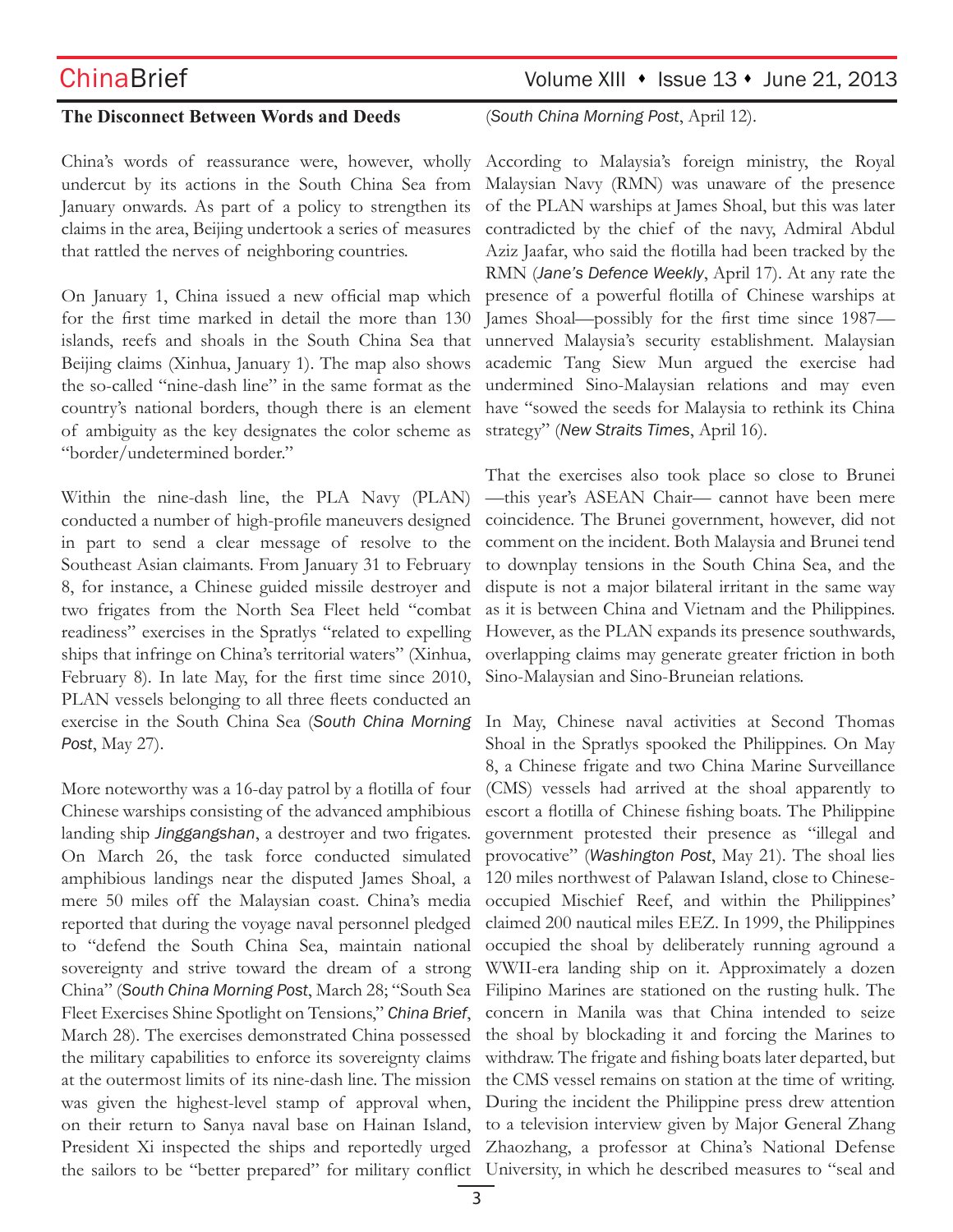control" Scarborough Shoal as a "cabbage strategy" consisting of an outer layer of PLAN warships and an inner layer of civilian maritime agency vessels (*Philippine Sta*r, May 31). Zhang indicated that this strategy was being employed at Second Thomas Shoal.

A more peaceful demonstration of China's determination to uphold its sovereignty claims was the visit by a Chinese cruise ship to the Paracel Islands in April. The four-day cruise, which was restricted to Chinese citizens, carried 300 passengers, mainly government officials. The cruise is scheduled to run one or twice a month.

Vietnam—which does not recognize China's 1974 occupation of the Paracels—criticized the voyage as a violation of the DoC (*International Herald Tribune,* April 30). In his keynote address at the Shangri-La Dialogue, Vietnamese Prime Minister Nguyen Tan Dung alluded to the disconnect between China's words and deeds when, without actually mentioning China, he stated "Somewhere in the region, there have emerged preferences for unilateral might, groundless claims, and actions that run counter to international law and stem from imposition and power politics." To reduce tensions in the South China Sea, Dung urged ASEAN and China to "strictly implement" the DoC and "redouble efforts" to formulate a CoC. A month earlier, at the ASEAN Defense Ministers Meeting in Brunei, Vietnam had proposed a "no first use of force" agreement for the South China Sea (*Straits Times*, June 3). China has yet to respond officially to Vietnam's initiative.

### **U.S. and Japanese Views**

Much to China's chagrin, both the United States and Japan continued to voice their concerns over negative developments in the South China Sea. Chinese media commentaries repeatedly have accused Washington of "meddling" in the dispute and fueling tensions as a pretext to "contain" China. While senior Obama administration officials have stressed that the "pivot" or "rebalance" is not aimed at undermining Chinese interests or inhibiting the country's rise, on March 12, Director of National Intelligence James Clapper conceded to Congress that China's "uncompromising positions" over maritime disputes was partly a reaction to the pivot (Associated Press, March 15).

### Nevertheless, at the Shangri-La Dialogue, Secretary of Defense Chuck Hagel reaffirmed the Obama administration's commitment to the Asian rebalance. As part of the new strategy the first of the U.S. Navy's Littoral Combat Ships to be "forward deployed" to Singapore, the *USS Freedom*, arrived at Changi Naval Base on April 18. Hagel also noted discussions between Washington and Manila to increase rotational deployment of U.S. forces in the Philippines, as well as increased dialogue with Vietnam, Malaysia, and Indonesia on "maritime security"—a euphemism for territorial and boundary disputes at sea. On the South China Sea, he urged the claimants to exercise self-restraint, settle their disputes peacefully using international law—including "adjudication resolution mechanisms," a gesture of support for the Philippines' submission to the UN in January—and agree on a CoC.

According to the *China Daily*, Japan has joined America to "fish in troubled waters" in the South China Sea (*China Daily*, May 4). Although Japan is not a claimant, it is an important stakeholder in the dispute as a major maritime trading power. As tensions have risen over the past few years, it has been more vocal in expressing its concerns [2]. Indeed, in a written speech in January, Prime Minister Shinzo Abe warned that the South China Sea risked being transformed into "Lake Beijing" [3].

Japan has been unnerved at Chinese moves to strengthen its claims in the South China Sea, and it was in this context that Abe expressed support for the UN arbitration process when Philippine Foreign Secretary Albert del Rosario visited Tokyo in May (*Philippine Star*, May 23). At Shangri-La, Japan's Defense Secretary Itsunori Onodera voiced support for a CoC and "strong ASEAN-centered institutional architecture" as a way to reduce tensions. But he also highlighted Japan's more proactive approach to the dispute through the provision of capacity-building support for coast guard agencies in Southeast Asia. Earlier in the year, Tokyo agreed to transfer of up to 10 patrol boats to the Philippine Coast Guard worth \$12 million (AFP, February 11). In a move certain to irritate China, Japan also is exploring the possibility of providing Vietnam with similar patrol boats provided it separates the coast guard from the armed forces (*Kyodo*, April 15).

# ChinaBrief Volume XIII • Issue 13 • June 21, 2013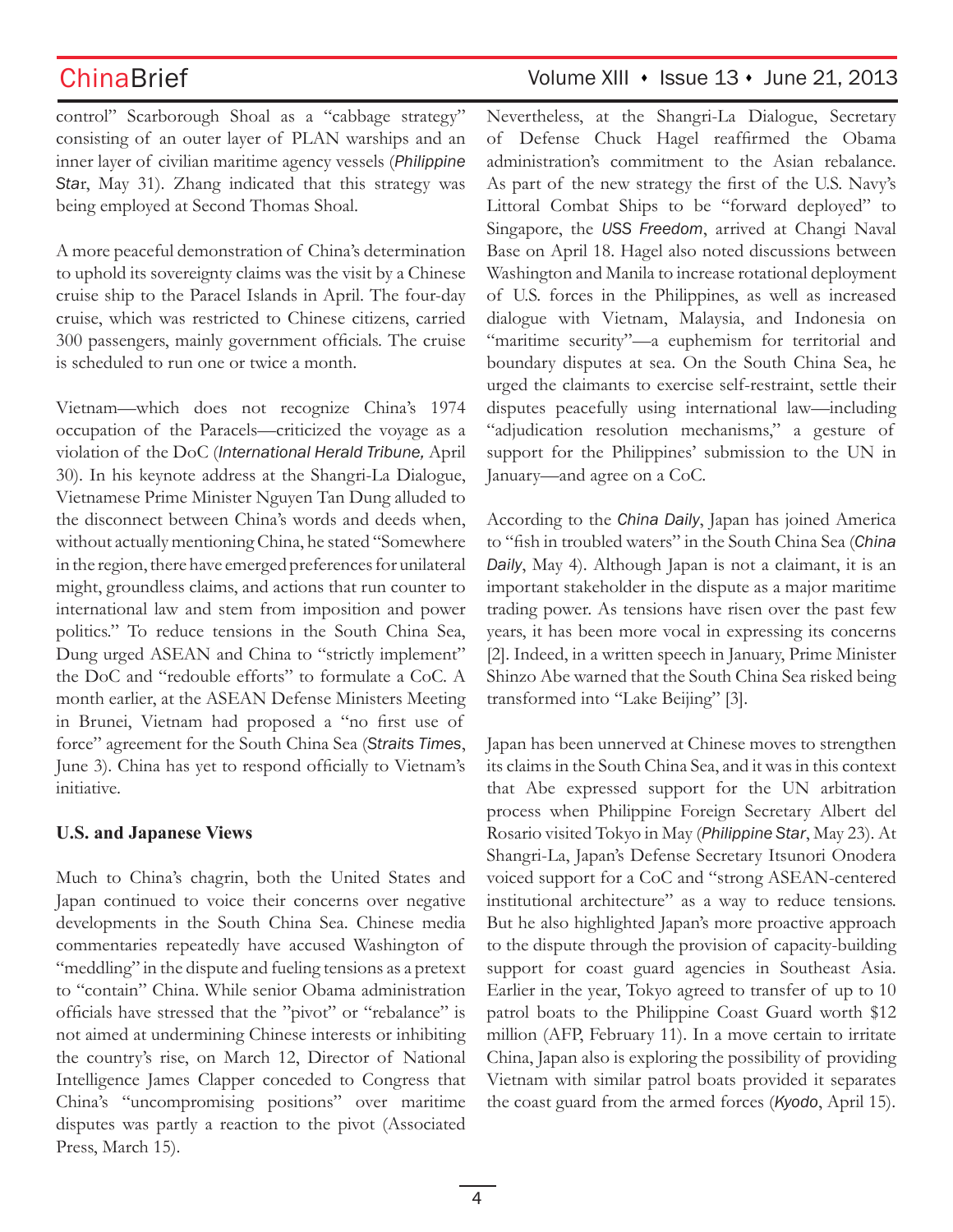### **The Outlook for 2013–2014**

The outlook for the remainder of the year and into 2014 is status quo. There almost certainly will not be a "breakthrough" that leads to a resolution of the dispute, because the political will to pursue a legal or negotiated settlement is currently absent. The focus will remain on "conflict management," primarily through the DoC/CoC process. While it is encouraging that China and ASEAN have begun tentative talks on the CoC, it is unrealistic to expect that an agreement will be ready to sign at the ASEAN-China Summit in October. ASEAN and China must negotiate and reach consensus on a complex and contentious set of issues, a process that is likely to take several years. China's manifest lack of enthusiasm for any kind of code, let alone a robust and effective one of the kind America and Japan want to see, suggests Beijing will be content to draw out the discussions for as long as possible and work to ensure that the final product lacks teeth. In all probability the CoC is unlikely to significantly affect the central drivers of the dispute, mitigate tensions or prevent the occurrence of incidents at sea.

As talks on the CoC proceed, the claimants will continue to uphold their claims rhetorically and through acts of administration, robustly asserting their perceived maritime rights and vigorously opposing the sovereigntybuilding activities of their rivals. A major conflict in the Spratlys is unlikely, but tense stand-offs at sea over energy and fishery resources could spark minor skirmishes.

At its summit in April, ASEAN maintained a veneer of unity on the South China Sea thanks to the adept diplomatic skills of Brunei. ASEAN solidarity, however, could be tested again at subsequent forums, including the ASEAN Ministerial Meeting and ASEAN Regional Forum in late June/early July as well as the East Asia Summit in October. How the next ASEAN chair, Burma, tackles the dispute in 2014 will be something to watch, because currently Burma is rebalancing its foreign relations in an attempt to reduce dependence on China and improve relations with America, Japan, India, and Europe. Naypyidaw will try to replicate Brunei's strategy of maintaining consensus within ASEAN over the South China Sea without antagonizing China ("China's Strategic Recalibration in Burma," *China Brief,* April 25). Unlike Brunei, however, Beijing has greater economic and hence political leverage over Burma.

# $China Brief$  Volume XIII  $\cdot$  Issue 13  $\cdot$  June 21, 2013

So long as the dispute remains unresolved, ASEAN unity will continue to be put under strain and this in turn poses a challenge to the organization's aspirations to maintain "centrality" in the regional security architecture building process. Its leaders will have to grapple with the growing number of thorny problems created by as the ASEAN chair recently put it, "an increasingly complex geopolitical environment"—a polite way of describing the seemingly intractable dispute in the South China Sea and the competition between Washington and Beijing for influence in Southeast Asia.

*Ian Storey is a Senior Fellow at the Institute of Southeast Asian Studies in Singapore. He is the author of* Southeast Asia and the Rise of China: The Search for Security *(Routledge, 2011).*

Notes:

1. All of the references to statements at the Shangri-La Dialogue hosted by the International Institute for Strategic Studies in Singapore, May 31–June 2, 2013, can found online <http://www.iiss.org/en/events/shangris-la-s-dialogue>.

2. Ian Storey, "Japan's Growing Angst over the South China Sea," ISEAS Perspectives, No. 20, April 8, 2013, Available online <http://www.iseas.edu.sg/documents/ publication/ISEAS\_Perspective%202013\_20.pdf>. 3. Shinzo Abe, "The Bounty of the Open Sea: Five New Principles for Japanese Diplomacy," Speeches and Statements by the Prime Minister, January 18, 2013, Available online <http://www.kantei.go.jp/foreign/96\_ abe/statement/201301/18speech\_e.html>.

\*\*\*

# **Second Thomas Shoal Likely the Next Flashpoint in the South China Sea**

By Bonnie Glaser and Alison Szalwinski

S econd Thomas Shoal, a low tide coral reef located 105 nautical miles from the Philippines' Palawan Island, is likely to become the next flashpoint in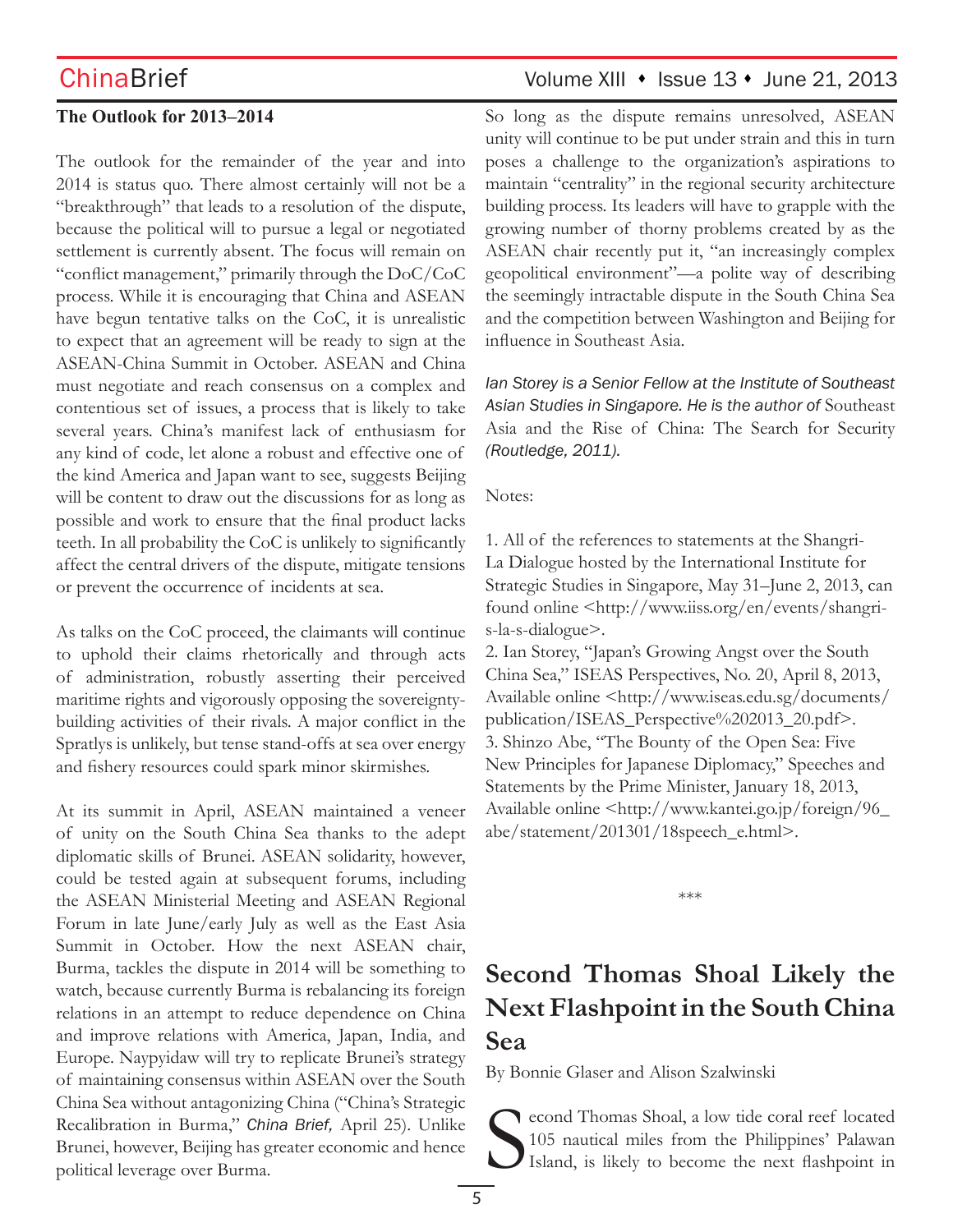# ChinaBrief Volume XIII • Issue 13 • June 21, 2013

the South China Sea. The shoal—which is 15 kilometers long and five kilometers wide and is known as Ayungin in the Philippines and Ren'ai Reef in China—is a strategic gateway to deposits of coveted oil and natural gas in Reed Bank and is claimed by the Philippines to be within its 200 mile exclusive economic zone (Taipei Times, May 30).

In early May, Manila lodged an official protest over the patrols around Second Thomas Shoal of two Chinese surveillance ships and a naval frigate that it charged were blocking Philippine ships from delivering supplies to troops deployed at the shoal (*Manila Times*, June 2). In 1999, the Philippines deliberately ran aground the BRP Sierra Madre, a World War II-era landing transport ship, on the shoal to establish a presence on the island; the ship has served as a Philippine base hosting approximately 10 marines since that time. Manila claims that ships sent to the shoal carry provisions for the troops and that it has no intention to build further infrastructure on the shoal (*Malaya*, June 5; *Philippine Star*, May 22; May 17).

The former World War II vessel, however, has begun to rust out, prompting President Aquino to instruct it be repaired so that the Philippines can maintain its presence. The Philippines Department of Foreign Affairs has stated it considers Second Thomas Shoal an "integral part" of the Philippines, and that "China should pull out of the area because under international law, they do not have the right to be there" (*Philippine Daily Inquirer*, May 28). Philippine Secretary of Defense Voltaire Gazmin has declared his country "will fight for what is ours up to the last soldier standing" (*Philippine Star*, May 24).

The Chinese government, however, maintains that is has "indisputable sovereignty" over the shoal and that any Philippine attempts to send supply ships to "intensify its illegal presence and occupation of the Ren'ai Reef" are in violation of the Declaration on the Conduct of Parties in the South China Sea (DoC). Additionally, Chinese Foreign Ministry spokesperson Hong Lei asserted that the right of Chinese ships to protect China's national sovereignty by carrying out patrols around the shoal is "beyond reproach" (Ministry of Foreign Affairs, May 30; May 22).

These events come in the wake of heightened tensions last year between the Philippines and China over a standoff

at Scarborough Shoal. The episode was triggered in early April 2012 when the BRP Gregorio del Pilar, a navy frigate acquired by the Philippines from the United States, discovered eight Chinese fishing vessels illegally poaching in the shoal. After the Philippine Navy inspected the Chinese vessels, two Chinese maritime surveillance ships appeared in the shoal and positioned themselves between the Chinese fishing boats and the BRP Gregorio Del Pilar. In the subsequent days and weeks, a small number of Philippine vessels stood at an impasse with a much larger fleet of Chinese ships. At one point, the Philippine Navy had two ships facing off against 90 Chinese vessels. After quiet negotiations that were brokered by the United States, Manila and Beijing reached an oral agreement to withdraw their vessels from the area. In early June, the Philippines complied. The Chinese, however, reneged on the agreement, and Chinese government vessels have remained in the area, maintaining a continued presence around the shoal and preventing Philippine fishermen from returning. Recent reports suggest that China is building a permanent structure on the shoal (*InterAksyon*, June 6; *Philippine Daily Inquirer*, June 3).

After successfully seizing control of Scarborough Shoal, Chinese experts praised the operation as an adroit exercise of Chinese power to defend Chinese sovereignty and territorial integrity. In recent weeks, some voices have called for the application of the successful strategy to Second Thomas Shoal. Chinese Air Force Major General Zhang Zhaozhong, a nationalistic pundit who regularly appears on Chinese television talk shows, proposed a "cabbage" strategy to deal with Second Thomas Shoal in which the Chinese would surround the shoal in layers of Chinese ships, with fishing vessels in the inner layers, surrounded by civilian maritime vessels and navy ships in the outer layers. The goal of such a strategy would be to compel the Philippine marines deployed on the Shoal to abandon the grounded vessel for lack of sustenance (*Malaya*, June 5). If such an approach fails, other experts have asserted China should consider towing the BRP Sierra Madre away from the shoal—an action that carries potential for conflict considering the presence of armed Philippine marines (CCTV-4, May 31).

Although Vietnam, Brunei, Malaysia and Taiwan also assert claims in the South China Sea, this particular feature is only contested by China, the Philippines and Taiwan. Manila filed a case with the United Nations in January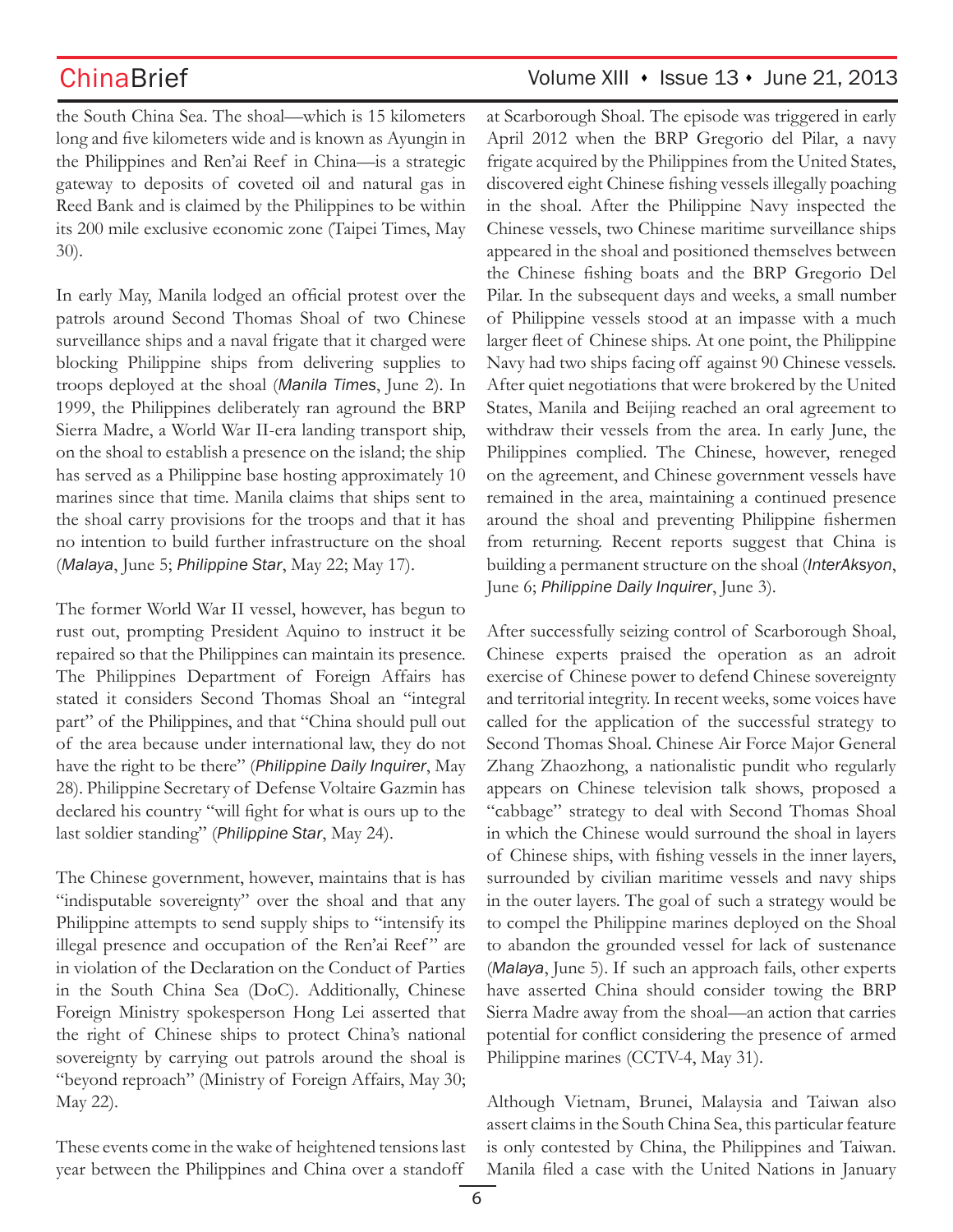$China Brief$  Volume XIII  $\cdot$  Issue 13  $\cdot$  June 21, 2013

to bring its territorial dispute with China to an United Nations Convention on the Law of the Sea (UNCLOS) arbitration tribunal—an action that has drawn support from the United States, the European Parliament, Japan and Vietnam, but anger from China that strongly opposes multilateral discussions on territorial issues (*Philippine Daily Inquirer*, May 28).

Washington does not take an official position on competing territorial claims in the South China Sea, but it is a treaty ally of the Philippines and, according to U.S. Defense Secretary Chuck Hagel, "stands firmly against any coercive attempts to alter the status quo." While recently attending the Shangri-La Dialogue in Singapore, Hagel spoke with his Filipino counterpart Voltaire Gazmin on the U.S.–Philippines relationship, reaffirming the 1954 Mutual Defense Treaty between the nations. According to a Pentagon spokesman, the two "discussed deepening bilateral defense cooperation including work toward increasing rotational presence of U.S. forces in [the] Philippines to address common challenges" (*Philippine Daily Inquirer*, June 1). The United States also is helping the Philippine military to increase its maritime domain awareness in its coastal waters, including the South China Sea.

Although Washington recently has increased military assistance to the Philippines, it is less clear whether the United States is required to come to the aid of the Philippines under the Mutual Defense Treaty (MDT) in the case of aggression in the Second Thomas Shoal (*New York Times*, June 6). The MDT states in the case of an attack on either party, the other is obligated to "meet the common dangers in accordance with its constitutional processes," but the U.S. Government has been careful to not state whether this includes an attack on marine features such as Second Thomas Shoal. In the case of Scarborough Shoal tension last year, the U.S. sent an aircraft carrier to the region in a signal of support for Manila and to deter Chinese coercion and aggression, but it did not intervene (New York Times, May 1, 2012) [1].

The failed negotiations to defuse tensions at the Scarborough Shoal last year and return the situation to the status quo ante have had significant consequences. Beijing evidently is applying lessons learned from that incident to the Second Thomas Shoal. From China's perspective, the Philippines' attempt to repair its vessel that was grounded

on the shoal over a decade ago constitutes a provocation. As in the case of Scarborough Shoal, Beijing is poised to exploit any perceived provocation with the goal of creating a new status quo that favors China. This strategy also was applied by China in the East China Sea in September 2012, when the Japanese government purchased three of the Senkaku/Diaoyu Islands from a private Japanese citizen. Regular Chinese patrols around those islands—including within the 12-mile territorial waters—have contested Japanese administrative control effectively, establishing a new status quo that is to Beijing's advantage. Repeated U.S. declarations that the Senkaku/Diaoyu Islands are covered under the scope of the U.S.-Japan Mutual Defense Treaty have not deterred Beijing from conducting almost daily sea patrols to assert Chinese sovereignty.

China is betting that the United States will be unwilling to intervene to preserve Manila's presence on Second Thomas Shoal. That calculus probably is correct. Washington will continue to speak out against the use of coercion to change the status quo unilaterally, but it is unlikely that U.S. Navy ships will engage directly with Chinese government maritime vessels or the Chinese Navy over rocks and shoals in the South China Sea. That does not mean, however, that there are no risks in the current standoff.

The Philippine Navy is substantially inferior to the emerging blue-water Chinese navy and lacks the capability to defend its presence on Second Thomas Shoal in the event that China is determined to dislodge its marines. Nevertheless, Manila may put up a fight. The potential for a military skirmish between the two sides will increase under either of the following scenarios:

(1) if China blocks provisions from being delivered to the Philippine forces on the shoal, Manila could seek to air drop supplies from a helicopter. Chinese interference in the operation could result in an exchange of fire and potential loss of life;

(2) if the Philippines were to attempt to erect structures, as China is reportedly doing on Scarborough Shoal, the Chinese would likely seize the opportunity to publicly accuse the Philippines of provocation and commence their "cabbage" strategy or even attempt to tow away the rusting vessel.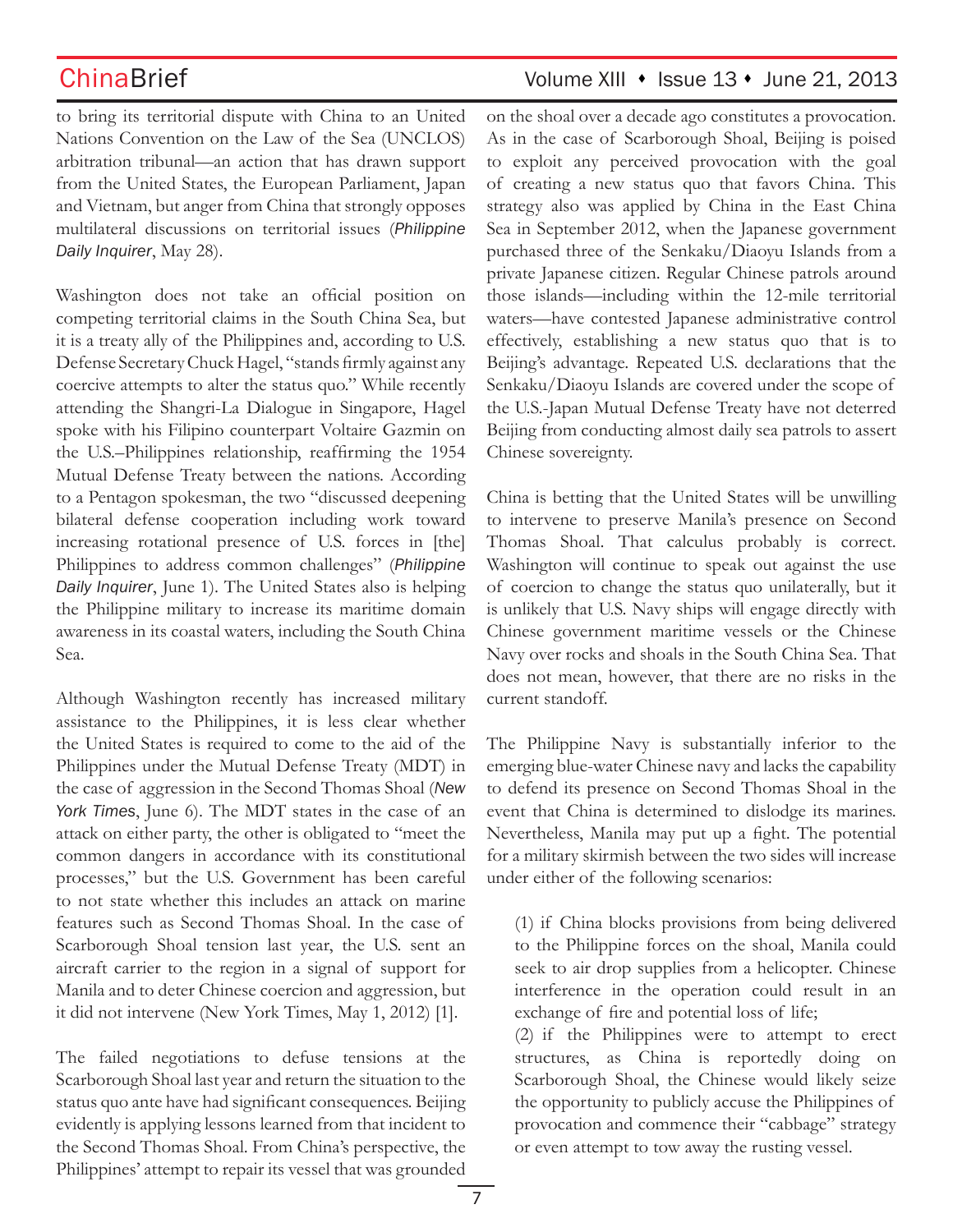Either scenario could escalate to military conflict. Even if conflict is avoided, heightened tensions could deal a blow to efforts to launch early talks on negotiation of a Code of Conduct between China and the members of ASEAN ("The South China Sea Dispute (Part One): Negative Trends Continue in 2013," *China Brief*, June 7).

China's employment of civilian maritime surveillance vessels in the South China Sea and East China Sea to alter the status quo in its favor poses a serious challenge to the Obama administration and its strategy of "rebalancing" foreign policy priorities toward the Asia-Pacific. U.S. credibility as a guarantor of peace and stability in the region is as stake, especially with U.S. treaty allies Japan and the Philippines. To date, Washington lacks an effective strategy to deter Chinese coercion against its neighbors and its efforts to change the status quo unilaterally over disputed islands, reefs and shoals.

*Bonnie Glaser is Senior Adviser for Asia with the Freeman Chair in China Studies and a Senior Associate with Pacific Forum at the Center for Strategic and International Studies.*

*Alison Szalwinski is an intern with the Freeman Chair in China Studies at the Center for Strategic and International Studies.* 

Notes:

1. Thomas Lum, *The Republic of Philippines and U.S. Interests, Congressional Research Service*, April 5, 2012, p. 27, Available online <http://www.fas.org/sgp/crs/ row/RL33233.pdf>.

\*\*\*

# **President Aquino's Second Half: Minimum Credible Defense in Contested Waters?**

By Justin Goldman

Following the Philippines 2013 General Election,<br>President Benigno Aquino III's position is<br>strengthened for the second half of his single six-President Benigno Aquino III's position is strengthened for the second half of his single six-

# ChinaBrief Volume XIII • Issue 13 • June 21, 2013

year term. On May 13, Filipino voters elected Aquino allies in nine of the twelve contested Senate seats, where his allies now control 13 of 24 seats in the upper chamber. Aquino's Liberal Party remains the strongest bloc in the House of Representatives. With a strengthened political position, Aquino is better equipped to deal with several recent challenges to Philippine sovereignty by China. Very public instances, such as the Scarborough Shoal incident that began in April 2012, displayed how the Philippines is outmatched by Chinese maritime power. Reorienting the Philippine national security establishment toward external challenges and increasing its capacity to do so could turn out to be an important legacy of Aquino's presidency. A further question that remains is the issue of whether legislative majorities boost President Aquino's effort to contend with turbulence in the South China Sea that shows no signs of abating.

### **The China Challenge in Near Seas**

In the year leading up to May's election, Sino-Philippine relations went through a tumultuous period. In late January 2012 H.E. Ambassador Ma Keqing, Ambassador Extraordinary and Plenipotentiary of the People's Republic of China presented her credentials to President Aquino. Since taking the post, the pace of incidents and difficulty in management of these disputes has not let up. The Scarborough Shoal, a triangle-shaped chain of reefs that falls within the Philippines 200-mile Exclusive Economic Zone (EEZ) under the United Nations Convention on the Law of the Sea Treaty (UNCLOS), has been at the center of the tension over the past year. While many of the reefs are below the surface during high tide, their richness in marine resources attracts fisherman. In early April 2012 Philippine Navy surveillance aircraft spotted eight Chinese fishing boats anchored inside the shoal (*Philippine Daily Inquirer*, April 11, 2012). Foreign Secretary Albert Del Rosario summoned Ambassador Ma to report illegally collected marine resources discovered by the boarding team from the Philippine Navy and the next day Chinese Maritime Surveillance (CMS) vessels were stationed at the mouth of the shoal, preventing the Philippine Navy from arresting the offending Chinese fishermen.

The pattern of Chinese behavior is worrisome for Manila. In past cases the growing Chinese presence has a way of becoming permanent. Filipino fishermen were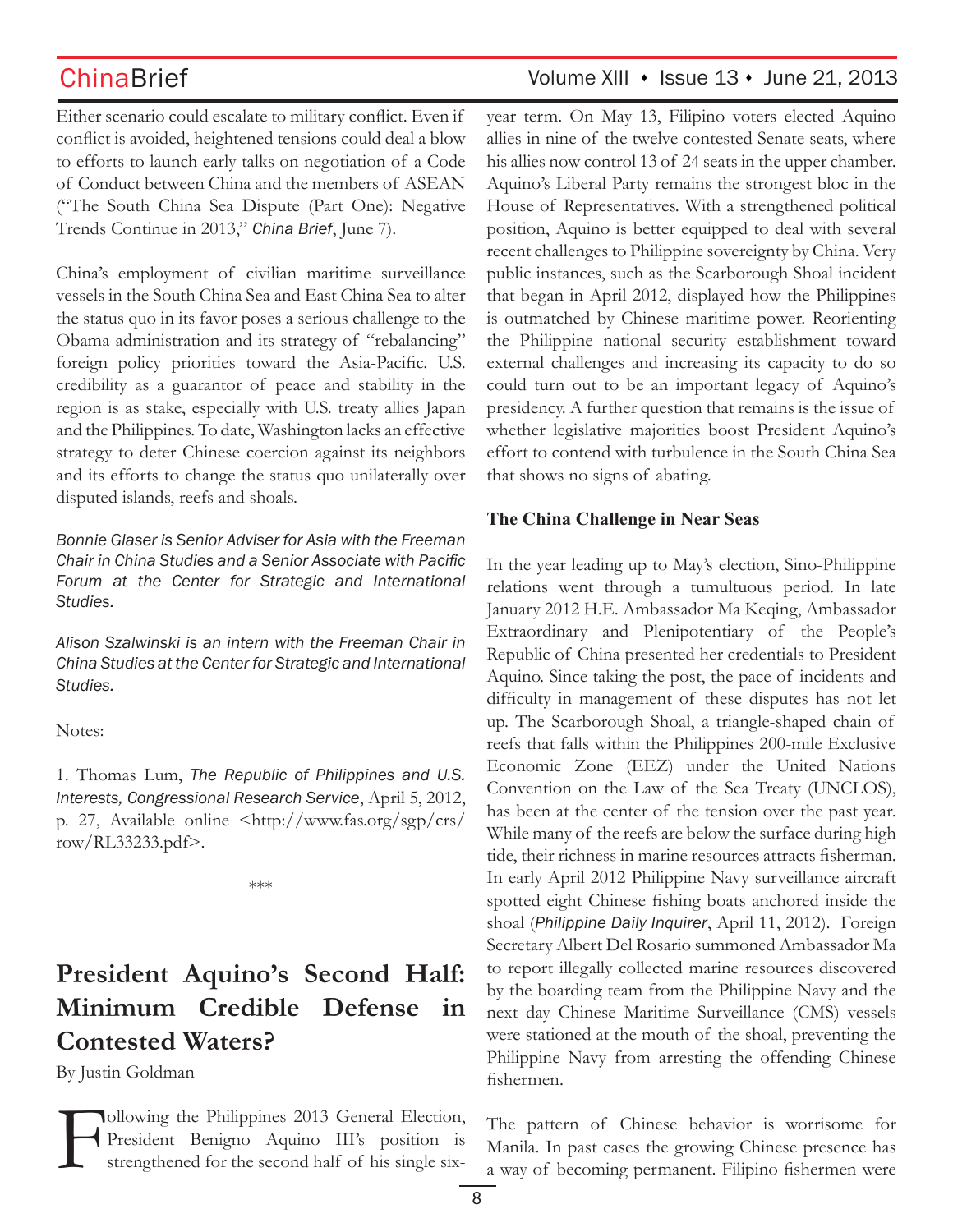surprised in early 1995 to discover China had built a structure on Mischief Reef and stationed armed vessels in the vicinity. The Chinese have yet again changed the status quo as their vessels currently have effective control of the Scarborough Shoal, denying Filipino fisherman access. After multiple rounds of talks following the earlier Mischief Reef incident, China and the Philippines came out with a Joint Statement in 1995 calling for the disputes to "be settled in a peaceful and friendly manner through consultations on the basis of equality and mutual respect." In regards to the most recent series of disputes, however, President Aquino has chosen instead to press the issue over the course of the year.

Ambassador Ma sought to communicate China's positions and concerns through government channels as well as though outreach events at academic institutions. During a one-week stretch in November 2012 the Ambassador took her argument to two of the Philippines top universities for public events. Starting at De La Salle University, she refuted the characterization of China as an aggressive military power, stressing that its foreign policy is defensive in nature. She made the same argument at Ateneo De Manila University just days later, but also included an additional address to Ateneo's Confucius Institute, which was established in 2006. In December, Ambassador Ma reiterated that China still sees joint development of contested areas as a viable solution to the disputes, but Secretary Del Rosario remained cool to the idea, stressing that investment would be welcome, but it would have to be governed by Philippine law (*Philippine Daily Inquirer*, January 7). While visiting Camp Aguinaldo to mark International Peacekeepers Day in late May, Ambassador Ma sought to speak with Philippine Defense Secretary Voltaire Gazmin informally during the visit. She conveyed China's concern that the Philippines were creating additional structures on Ayungin Shoal, located just over 100 nautical miles from Palawan, well within the Philippines EEZ and internationally known as Second Thomas Shoal (*The Philippine Star*, May 30).

### **Contending with Chinese Power**

As the Scarborough Shoal crisis unfolded and the scope of it became clear, the Department of Foreign Affairs stated that it would approach the issue from three pillars politics, law, and defense (*Philippine Daily Inquirer,*  April 29, 2012). On the political pillar, the Philippine

## $China Brief$  Volume XIII  $\cdot$  Issue 13  $\cdot$  June 21, 2013

objective to transform the West Philippine Sea (South China Sea) into a "Zone of Peace, Freedom, Friendship and Cooperation" remained and Secretary Del Rosario argued the Chinese were in violation of the Declaration on the Code of Conduct in the South China Sea. During 2012, with the Association of Southeast Asian Nations (ASEAN) under Cambodian chairmanship, the failure to issue a joint communiqué for the first time in 45 years left great concerns in Manila about maintaining regional unity on the issue of the South China Sea. The Philippines improves its position by working through multilateral channels and, with Myanmar consumed by its own internal challenges ahead of being the 2014 ASEAN Chair, it is essential to regain momentum on the issue during the 2013 meetings. Just days before the 22nd ASEAN Summit in late April, Sultan of Brunei Haji Hassanal Bolkiah made a state visit to the Philippines to discuss Brunei's chairmanship of ASEAN. Bolstered by this meeting, President Aquino stressed the importance of territorial disputes at the summit in Brunei and emerged more positive about renewed ASEAN unity toward a code of conduct in the South China Sea (*Manila Bulletin*, April 26).

The legal pillar came to the forefront in January 2013 when the Philippines submitted their overlapping jurisdictional claims with China to the United Nations through a Notification and Statement of Claim. The submission challenges the Chinese nine-dash line as interfering with Philippine sovereignty within its 200 mile exclusive economic zone (*China Brief*, February 1). The Philippines appointed the German judge Rudiger Wolfrum when it announced the arbitration in January and International Tribunal for the Law of the Sea (ITLOS) President, the Japanese judge, Shunji Yanai named the Polish judge Stanislaw Pawlak to the 5-member arbitration panel (*Philippine Daily Inquirer*, March 25). By its rejection of the process, China waived the right to name a representative to the panel. In late April, the ITLOS chief named Jean-Pierre Cot of France, Chris Pinto of Sri Lanka and Alfred Soons of The Netherlands to round out the arbitral tribunal (ABS-CBN, May 5).

China is adamantly opposed to the ITLOS proceedings. As an alternative they have sought to reinforce their argument of the need to settle territorial issues on a bilateral basis, stressing that outside intervention in these matters, including that of the Philippines treaty ally the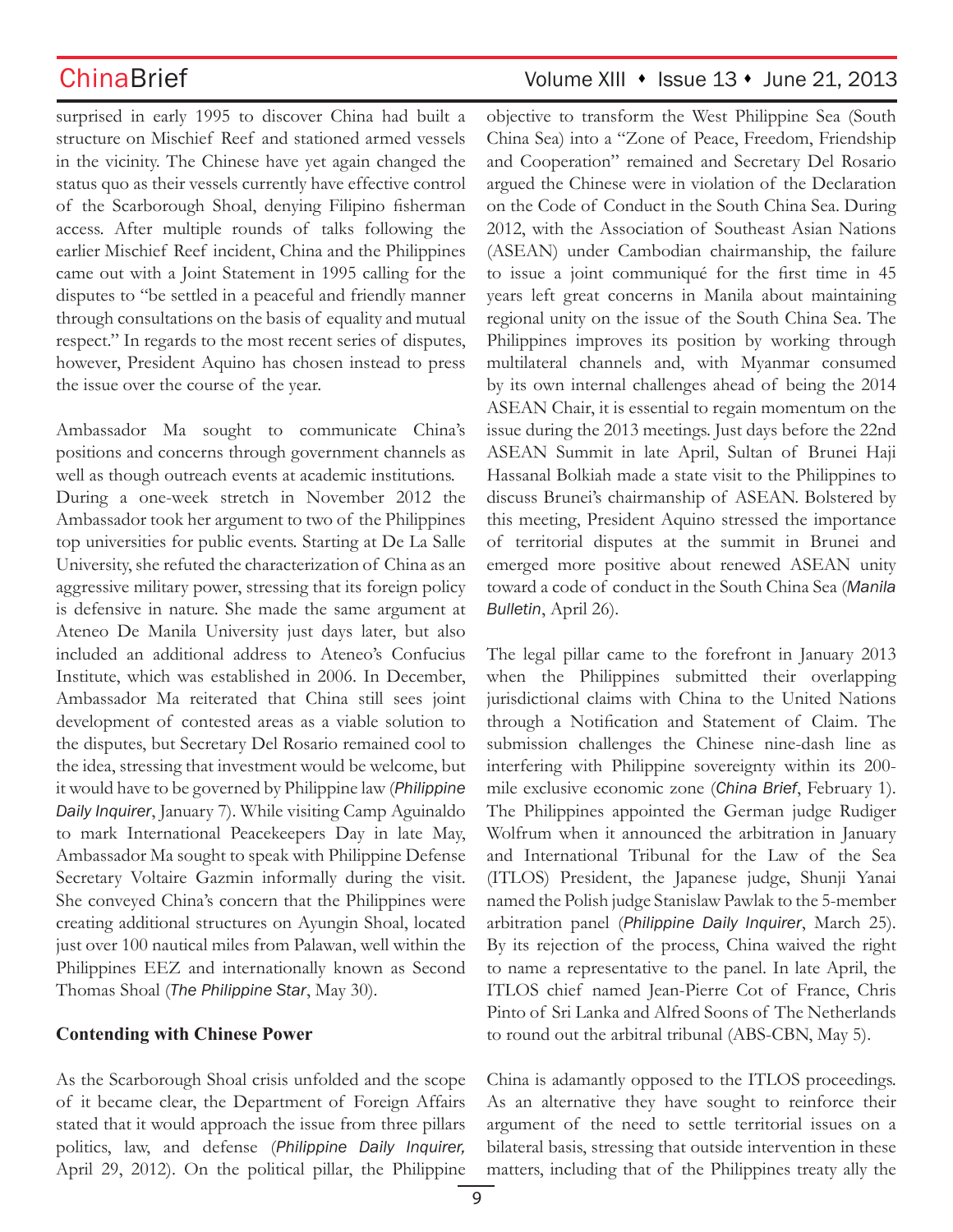United States, is not constructive. Just days after the appointment of Judge Pawlak, the Chinese Ministry of Foreign Affairs chose Dr. Ruan Zongze, Vice President of the China Institute of International Studies, to head a delegation on a study tour in the Philippines. While addressing the local media in Manila, Dr. Ruan argued that the U.S. would only go so far in supporting both the Philippines and Japan in their territorial issues with China, warning them not to overreach (*Manila Bulletin*, April 6). With his recent posting with the Chinese Embassy in Washington from July 2007 to December 2011, there was keen Philippine interest in his perspective on U.S. policy.

### **Minimum Credible Defense**

Defense, the third pillar of the Philippines' response , has received key attention over the past year and halfway through his term in office. In December 2012 the President signed Republic Act 10349, known as the revised Armed Forces of the Philippines (AFP) Modernization Act. He stated that the additional funding will "boost the AFP's capability upgrade program as it shifts from internal to external defense capability" (*GMA News*, December 11, 2012). An important part of that modernization is a shift in focus from smaller scale internal conflict involving primarily land forces, like that on the island of Mindanao, to maritime conflict between more robust forces. To complete the transition within its defense modernization program, these internal conflicts must first be resolved. In October 2012, the government moved closer to a lasting peace in Mindanao by completing a framework agreement with the Moro Islamic Liberation Front (MILF) that sets a roadmap for a final agreement by 2016 (*Philippine Daily Inquirer*, October 15, 2012). The AFP has long been a ground-centric military contending with domestic threats. Its January 2011 Internal Peace and Security Plan (IPSP) reflects this past focus, but it directs the AFP to transition to a "territorial defense-focused force" in the second half of President Aquino's term (IPSP Department of National Defense, January 1, 2011). During an address the Philippine Navy in May, he said the Philippines would acquire two new frigates, two helicopters capable of antisubmarine warfare, three fast vessels for coastal patrols and eight amphibious assault vehicles by 2017 (*Agence France Presse*, May 21). These are vital improvements for air and naval forces that were largely composed of obsolete OV-10 reconnaissance aircraft and refitted U.S. Coast Guard cutters. The Philippines also are looking abroad to bolster their international maritime cooperation.

The Aquino Administration has sought to boost its capability through enhanced cooperation with partner countries such as Japan. In September 2011, the first Philippines-Japan Dialogue on Maritime and Oceanic Affairs was held in Tokyo where discussions on increasing the capacity of the Philippine Coast Guard (PCG) to confront the growing challenges in its maritime domain gained momentum. The approval for these ten 40-meter multi-role patrol vessels came through in December 2012, they are funded in Japan's fiscal year 2013 budget, and Manila is scheduled to take delivery of them between February and August 2014 (*Manila Standard*, February 14). Ahead of Japan's December 2012 election Secretary Del Rosario surprised many observers by declaring that Manila would welcome a rearmed Japan with a reinterpretation of its Pacifist Constitution. The second Philippines-Japan Maritime Dialogue was held this February in Manila, reinforcing the positive trajectory of the bilateral relationship under new Prime Minister Shinzo Abe (*Philippine Daily Inquirer*, December 11, 2012).

### **National Coast Watch System**

Enhancing maritime domain awareness is a priority concern for the Aquino Administration. President Aquino signed Executive Order 57 in September 2011 establishing a National Coast Watch System (NCWS). There are over 20 coast watch stations, including the coast watch centers in Davao, Puerto Princesa, and Zamboanga at varying levels of functionality. The current vision is for an interagency effort, but that continues to confront significant bureaucratic challenges. Executive Order 57 calls for the National Coast Watch Center to be headed by the PCG. This center will "implement and coordinate maritime security operations" and be the centerpiece of the NCWS where it will "gather, consolidate, synthesize and disseminate information relevant to maritime security." Realizing its vision, including desired cooperation with regional partners, will require sustained political support and funding. The NCWS has found important initial support from the U.S. through the Defense Threat Reduction Agency (DTRA). With DTRA's primary mission being to counter threats related to weapons of mass destruction, bolstering Philippine maritime domain awareness is done in an effort to stop trafficking of such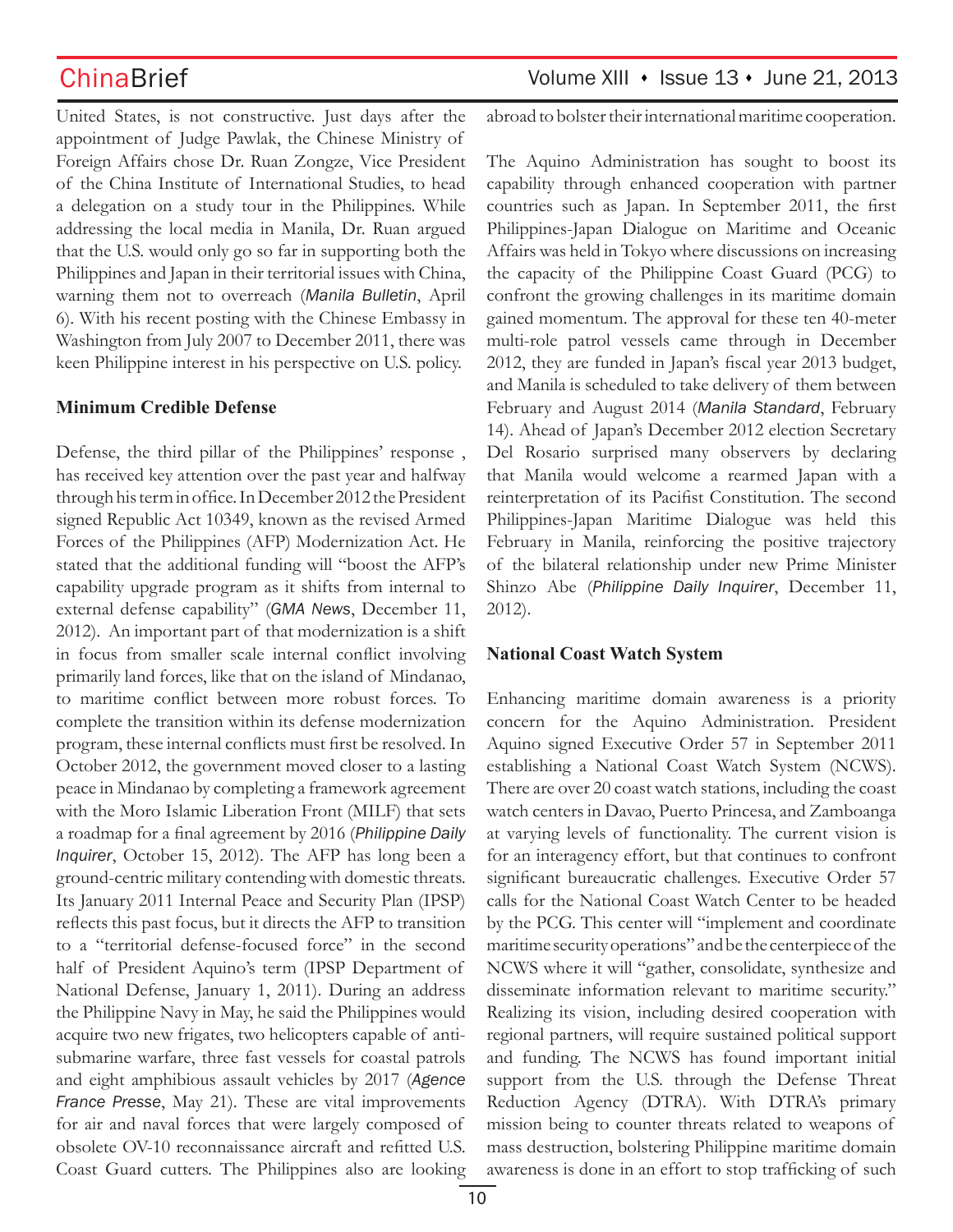$China Brief$  Volume XIII  $\cdot$  Issue 13  $\cdot$  June 21, 2013

weapons and dual-use materials. A February 2013 DTRA concept of operations workshop focused attention on addressing shortfalls in interagency communications to realize the National Coast Watch Center.

While working with DTRA has advanced the planning of the NCWS, the PCG has recently been dealing with the fallout of a fatal incident involving a Taiwanese fisherman. Shortly after the February 2013 workshop, the Department of National Defense released its Bid Bulletin for NCWS, with 90 percent of the 979 million Philippine Pesos (\$23.69M) bid on the first of five projects that focuses on maritime domain awareness requirements (*The Philippine Star*, February 21). The next concept of operations workshop with DTRA on the NCWS took place in May with a focus on operational planning and standard operating procedures. This engagement, however, was overshadowed by the incident of May 9th where PCG personnel fatally shot a Taiwanese fisherman suspected of fishing illegally. The initial indications from the National Bureau of Investigation report indicate negligence on the part of PCG personnel and the incident has led to a diplomatic row with Taiwan (*The Philippine Star*, May 25). While the development of the NCWS will continue, this incident could undermine the PCG in leading this interagency effort.

### **Conclusion**

Since taking office in June 2010, President Aquino has stressed the need to reorient the national security establishment from internal security operations to territorial defense in a time of Chinese assertiveness in regional waters. The three pillars of law, politics, and defense laid out for the response to the Scarborough Shoal incident are all being pursued actively. Under Aquino's leadership more Philippine resources, as well as security assistance from allies and partners, has gone to address such capability gaps for maritime security. In 2013, under Brunei's Chairmanship, the Philippines has helped bring renewed ASEAN unity toward a code of conduct in the South China Sea and with ITLOS appointing the three remaining members to the tribunal the legal process is moving ahead. The NCWS is a priority as indicated by Executive Order 57 and that effort should continue, despite the PCG's tragic incident with the Taiwanese fisherman. With a strengthened position with legislative allies, President Aquino is well positioned to continue to shift Manila's security focus toward territorial defense.

*Justin Goldman is a 2013 United States-Indonesia Society Summer Studies Fellow at Gadjah Mada University and a Non-Resident Sasakawa Peace Foundation Fellow with Pacific Forum at the Center for Strategic and International Studies. He recently completed a period as a Visiting Scholar in International Studies at De La Salle University in Manila.*

\*\*\*

# **Beijing's Aggressive New Foreign Policy and Implications for the South China Sea**

By Willy Lam

The Xi Jinping leadership is embarking on an ambitious and all-rounded diplomacy that official<br>Chinese commentators have called large-scale<br>or high-powered diplomacy (dawaiiiao). Its essence, ambitious and all-rounded diplomacy that official Chinese commentators have called large-scale or high-powered diplomacy (*dawaijiao*). Its essence, according to the Xinhua News Agency, is "taking relations with big powers as crucial; giving priority to [China's] neighbors; treating ties with developing countries as fundamental; and deeming as a major platform the country's multi-lateral obligations" (*Global Times* [Beijing], June 4; Xinhua, May 27) President Xi, who heads the Chinese Communist Party (CCP)'s Leading Group on Foreign Affairs has thoroughly revised late patriarch Deng Xiaoping's relatively cautious "take a low profile" dictum. Given the fact that China is poised to overtake the United States as the world's largest economic entity within this decade, Xi is gunning for a "a new kind of great power relationship" with the superpower. The fast-rising quasi-superpower is using its economic and military muscle aggressively to boost its say in the global order. These developments, together with Beijing's newfound determination to become an "oceanic power," will shape China's policy toward the South China Sea disputes.

The first manifestation of China's assertive foreign policy is simply much more frequent and in-depth interactions with nations around the globe. Since Xi and Li Keqiang became state president and premier last March respectively, Politburo-level officials have visited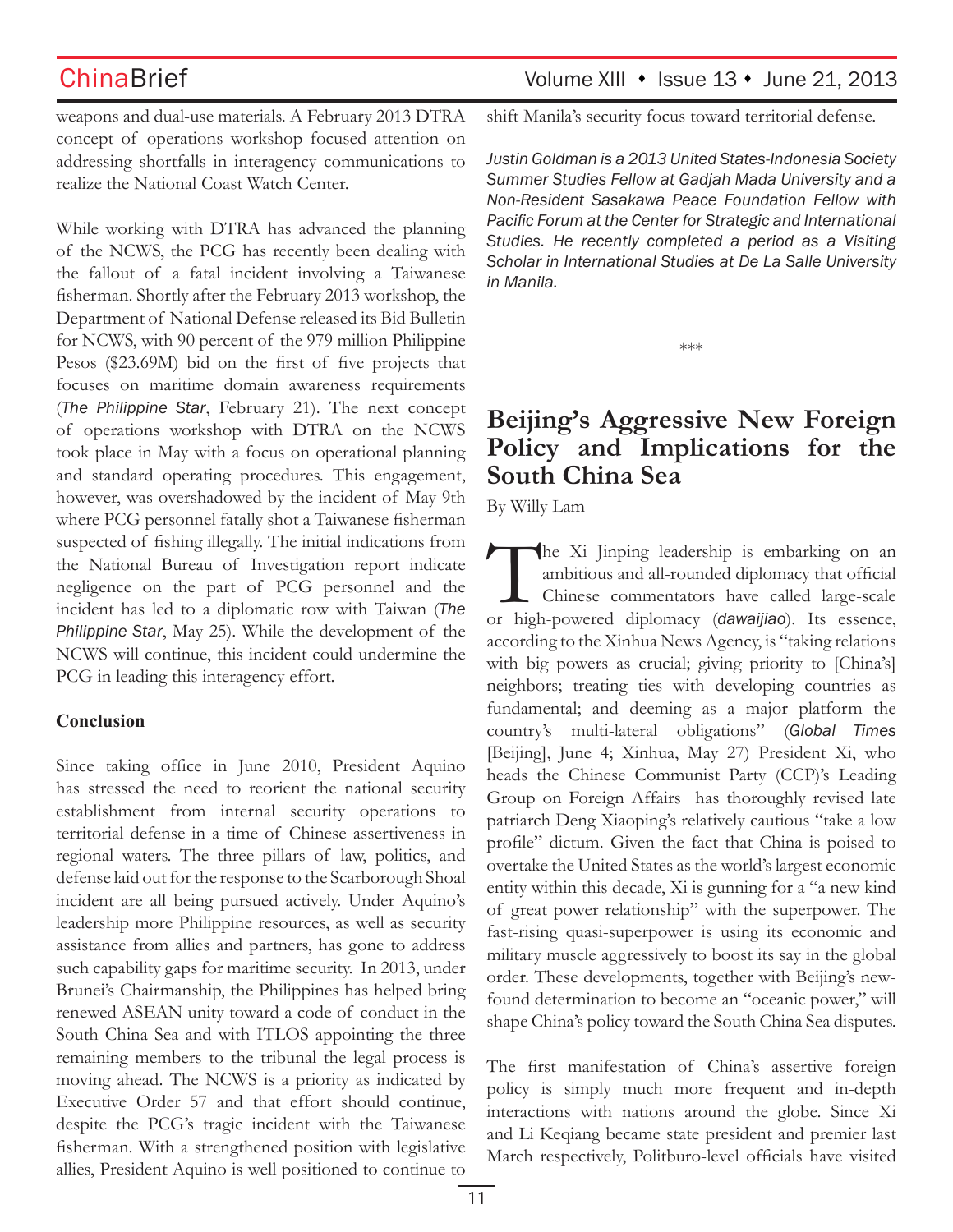more than one-quarter of the 193 UN members. The travels of Xi are particularly noteworthy. The 60-yearold supremo made his first foreign visit as head of state to Russia and Africa just a couple of weeks after being named state president. Moreover, his just-completed tour of Latin America and the United States took place merely two months after his first trip. By contrast, Hu Jintao's undertook his first overseas tour as head of state more than two months after he became president in March 2002. He also waited for more than four months before embarking on his second overseas foray (China Review News, June 4; *Wen Wei Po* [Hong Kong], May 31).

Just as his recent predecessors, Xi sees relations with the United States as key to China's overall diplomacy. Although Deng Xiaoping counseled that Beijing should "avoid confrontation" with the superpower, Xi is aiming at give and take with Washington on an equal footing. The "New Type of Great Power Relationship" (*xinxing daguo guanxi*) was apparent in the informal but highly symbolic meeting between Xi and President Barack Obama in early June. State Councilor and former foreign minister Yang Jiechi quoted Xi as telling Obama that a "New Type of Great Power Relationship" consisted of three elements. The first was "adequately handling contradictions and differences through dialogue and cooperation instead of confrontation." Secondly, both countries should respect each other's "social system and development path." Thirdly, both countries should go after win-win scenarios and to "ceaselessly deepen areas of mutual interests" (Xinhua, June 11; *Global Times,*  June 9). In light of the nervousness with which Beijing views the Obama administration's "Rebalancing toward Asia", Beijing probably hopes the "New Kind of Great Power Relationship" will help change the dynamics of the bilateral relationship.

Yet if the United States – and other countries or blocs in the Western alliance such as the European Union – were unwilling to resolve differences with China in a spirit of win-win reciprocity, Beijing has the past six months demonstrated that it is not shy about using tough tactics at both the rhetorical and substantive levels. At the Bo'ao Global Summit last April, Xi scolded a certain country for "bringing disorder to a region and even the world for the sake of its own self-interest" (China News Service, April 7; People's Daily online, April 7). The

## ChinaBrief Volume XIII • Issue 13 • June 21, 2013

unnamed country is most likely the United States. One month later, Cui Tiankai, the new Chinese Ambassador to the U.S., warned Washington against siding with Japan over the latter's sovereignty disputes with China over the Diaoyu-Senkaku islands. In a press interview, Cui asked Washington "not to lift up the boulder that is Japan, and particularly not to allow this boulder to crush its own feet" (People's Daily Online, May 2; Ifeng.com [Beijing], May 2). "Lifting a boulder to crush one's own feet" was a well-known saying of Chairman Mao. Moreover, during Premier Li's recent visit to Germany, the usually mildmannered head of government surprised his host when he used usually strong language to castigate European "protectionists" who supported punitive tariffs against China's solar panels and telecom equipment. Li warned these protectionists would "undoubtedly go down the road of perdition" (Cable TV news [Hong Kong], May 25; China News Service, May 25).

Rhetorical fusillades pale beside hard-power projection as Beijing is wielding both the military and economic cards to further its diplomatic goals. One of Xi's first missions upon becoming chairman of the Central Military Commission last November was to tell different PLA units "to get ready to fight and to win wars" ("Commander-in-Chief Xi Jinping Raises the Bar on PLA 'Combat Readiness'," *China Brief*, January 18). Compared to predecessors ex-president Jiang Zemin and ex-president Hu, Xi is more ready to use military muscle to put pressure on real and potential adversaries. Apart from committing unprecedented resources to building state-of-the-art weapons, Xi inked a \$3.5 billion deal to buy Russian jetfighters and submarines during his March trip to Russia. It was the largest Chinese purchase of Russian hardware in a decade (China News Service, March 27; Reuters, March 27). Almost on a daily basis, Chinese authorities have deployed marine police assets in the vicinity of the Diaoyu-Senkaku islands to demonstrate China's sovereignty claims over the archipelago. The PLA also has boosted the frequency of war games in the East China Sea and the South China Sea, including naval exercises involving all three of its major fleets (*Ming Pao*, June 16; Xinhua, March 10).

China, which is the world's biggest trading nation and the fifth largest provider of outward foreign direct investments (FDI), also has been deploying the economics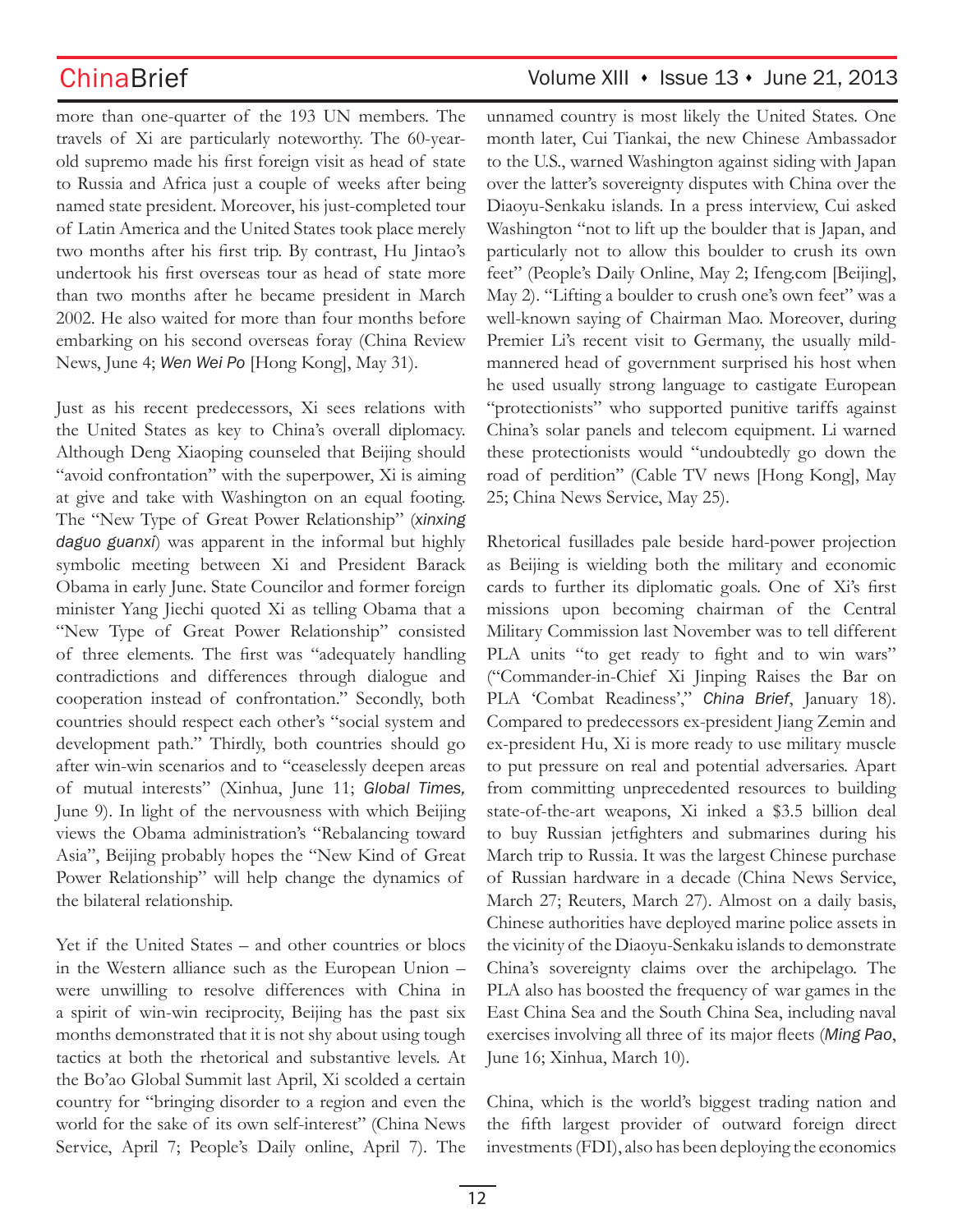card with gusto. At the Bo'ao Conference, Xi told world leaders that his country would be importing goods and services worth \$10 trillion in the coming five years. China's FDI is tipped to amount to \$500 billion in the same period (*People's Daily*, April 8; Xinhua, April 7). It is economic heft that has enabled China to project power where its military muscle may have fallen short. Part of the reason why the EU might have second thoughts about punishing the alleged dumping of Chinese products was the booming growth of Chinese FDI in Europe. Chinese companies invested \$12.6 billion in the EU last year—a jump of over 21 per cent over 2011 (*Financial Times*, June 6; Caijing.com, April 22). China's multifarious business activities in Latin America are the backbone of what some analysts call Beijing's "pivot to America's backyard" strategy. It is not an accident that Xi preceded his "informal summit" with Obama by visiting three Latin American countries. During his tour of Mexico, Xi raised the level of China's relationship with his host country to that of a "comprehensive strategic partnership." China is Mexico's second largest trading partner after the United States. Xi also vowed to curtail the \$18 billion surplus that China enjoyed in bilateral trade (*Global Times*, June 7; CNTV.com, June 7).

China's newly assertive diplomacy is perhaps best exemplified by quasi-superpower's policies toward the South China Sea. Beijing's enhanced leverage over these 1.35 million square miles of water is essential to China's aspiration to become an "oceanic power" (*haiyang daguo*). While it was ex-president Hu Jintao who first made reference to China as a *haiyang daguo*, Xi will be the leader who renders this aspect of the China Dream a reality. Bolstering China's oceanic power was the theme of Xi's visit to a naval base on Hainan Island in April. The commander-in-chief admonished the troops, one of whose major responsibilities was guarding the South China Sea, to "heed firmly the party's goals to strengthen the military under new circumstances." "We must firm up our confidence in constructing a strong military," Xi said, "We must devote ourselves to the materialization of a strong army" (Xinhua, April 11; *Global Times*, April 11; *China Daily,* November 20, 2012).

PLA generals have been up front about the possibility of using force to realize China's oceanic aspirations. As Lieutenant General Wang Sentai, Vice Political Commissar of the PLA Navy, pointed out, "China is a

# $China Brief$  Volume XIII  $\cdot$  Issue 13  $\cdot$  June 21, 2013

big oceanic country, but not yet a strong oceanic power." "History has told us that when our navy is weak, our country is on a downward trend, and when out navy is strong, our country is on the rise," he added. Major General Luo Yuan, a hawkish PLA media commentator, reiterated that Beijing might consider the military option against the Philippines. Noting that the Philippine military capacity is among the weakest in Asia, General Luo said that "if [Manila] makes an advance of one inch, we will retaliate by making an advance of one foot." "The South China Sea will become a sea of peace after we have taken back the eight islets that the Philippines have [illegally] occupied," he recently noted (*China Youth Daily*, June 1; China News Service, May 13).

Owing to Obama's decision to move the bulk of U.S. naval capacity to the Asia-Pacific region by decade's end, the South China Sea seems destined to be a bone of contention. As pointed out by Senior Colonel Dai Xu, another popular military commentator, the "South China Sea is essential to [America's] C-shaped containment policy against China." "China's blue-colored door to the ocean may be slammed shut [by the U.S.] any time," he indicated earlier this year (Sina.com, April 27; Club.China. com, March 10). Yet, the South China Sea also could be the one arena where give and take with the U.S. within the framework of "New Kind of Great Power Relationship" would bear the most fruit. During his summit with Obama, Xi repeated what he said during his visit to the United States in early 2012, that "the Pacific Ocean is wide enough to incorporate [the interests of] both China and the U.S." Xi added in Sunnylands that he was most interested in "cooperation with the [United States] over the Pacific Ocean" (China Daily, June 9; China News Service, June 8).

At the very least, the Xi leadership hopes the United States will not stand in the way of Beijing's efforts to negotiate a settlement with the four countries that have territorial disputes with China over the Paracel and the Spratly Islands: Vietnam, the Philippines, Malaysia and Brunei. This was made clear during Foreign Minister Wang Yi's tour of Southeast Asia last month, which is seen as embodying a new initiative regarding the South China Sea conundrum. Wang appeared to hint at U.S. machinations when he said in Jakarta that "we have to raise our guard over efforts by individual forces and countries to stir up trouble in this area due to their own